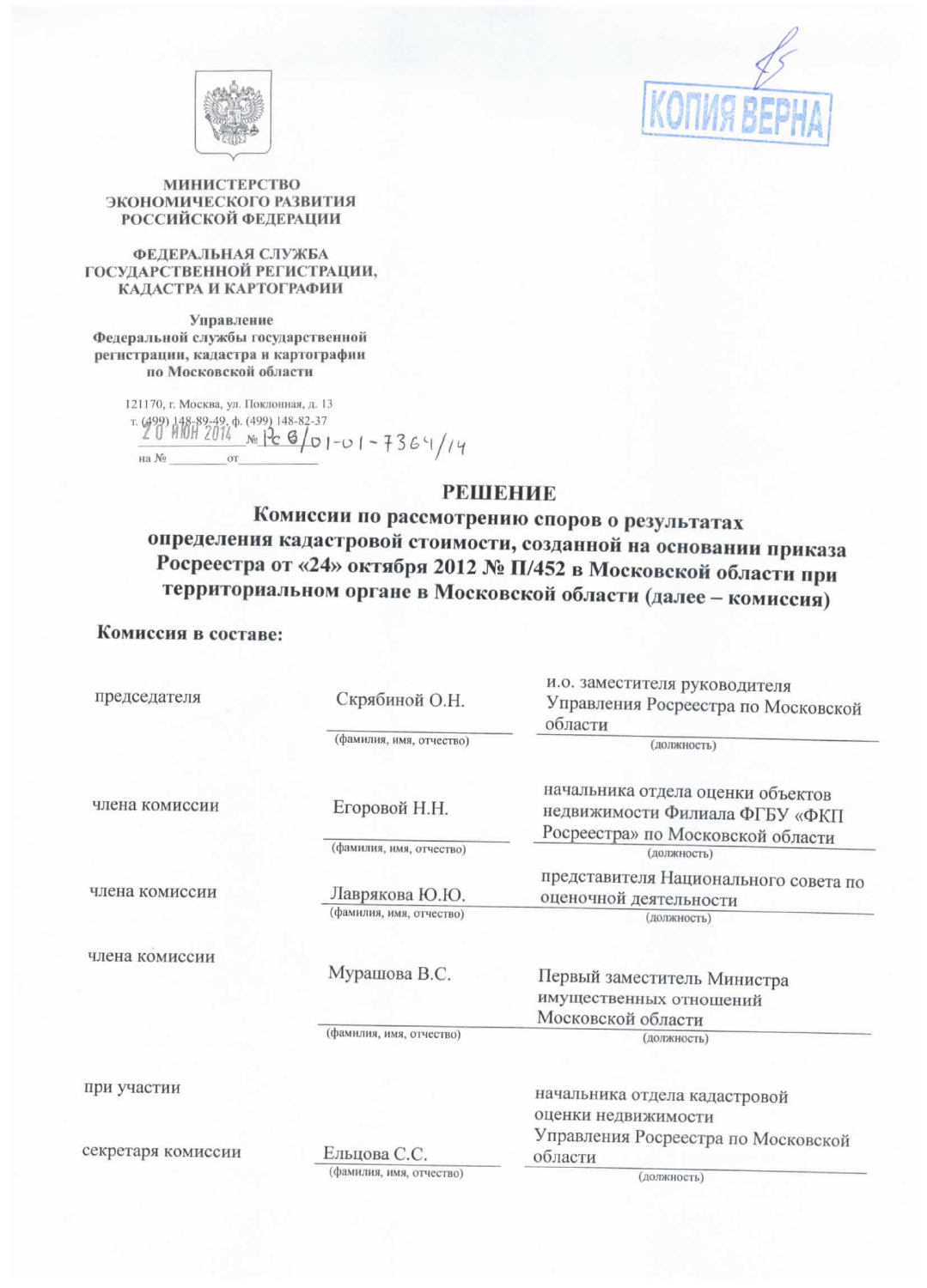

на заседании, проведенном 20.06.2014, рассмотрела поступившее в комиссию 27.05.2014 вх. № 01-01-7364/14 заявление ООО «Управляющая компания «Столичная» о пересмотре результатов определения кадастровой стоимости объекта недвижимости, в отношении которого оспариваются результаты определения кадастровой стоимости (далее - объект недвижимости):

| вид объекта недвижимости | Земельный участок                                                                                  |  |
|--------------------------|----------------------------------------------------------------------------------------------------|--|
| кадастровый номер        | 50:21:0090106:12                                                                                   |  |
| местоположение           | обл. Московская, р-н Ленинский, с/о Булатниковский, в<br>районе тепличного комплекса у д. Дрожжино |  |
| адрес                    | обл. Московская, р-н Ленинский, с/о Булатниковский, в<br>районе тепличного комплекса у д. Дрожжино |  |

поданное на основании установления рыночной стоимости объекта недвижимости (далее заявление), в размере 492 343 000 (Четыреста девяносто два миллиона триста сорок три тысячи) рублей, по состоянию на 01.01.2013 (далее - рыночная стоимость объекта 16.05.2014 согласно отчёту  $\overline{O}$ рыночной стоимости OT недвижимости) № 34-14-Н(8), составленного оценщиком (далее – оценщик, составивший отчёт об оценке):

|                                   | НП «Сообщество                                                                               |                                                                                                         |
|-----------------------------------|----------------------------------------------------------------------------------------------|---------------------------------------------------------------------------------------------------------|
|                                   | специалистов оценщиков                                                                       |                                                                                                         |
| А.Ю. Петренко                     | «CMAO»                                                                                       | № 010/2008 от 27.03.2008                                                                                |
| (фамилия, имя, отчество оценщика) | (наименование саморегулируемой<br>организации оценщиков, членом которой<br>является оценщик) | (реквизиты документа, подтверждающего<br>членство оценщика в саморегулируемой<br>организации оценщиков) |

В результате рассмотрения заявления комиссией УСТАНОВЛЕНО:

отличие рыночной стоимости объекта недвижимости от кадастровой стоимости объекта недвижимости, установленной в отчете об определении кадастровой стоимости от 16.05.2014 № 34-14-Н(8) и утвержденной Распоряжением Министерства экологии и природопользования Московской области от 27.11.2013 № 566-РМ в размере 1 428 505 464,00 (Один миллиард четыреста двадцать восемь двести миллионов пятьсот пять тысяч четыреста шестьдесят четыре) рубля по состоянию на 01.01.2013 (далее кадастровая стоимость объекта недвижимости) составляет более 30 процентов, а именно: 66 (шестьдесят шесть) процентов.

Заявителем представлено в комиссию положительное экспертное заключение: